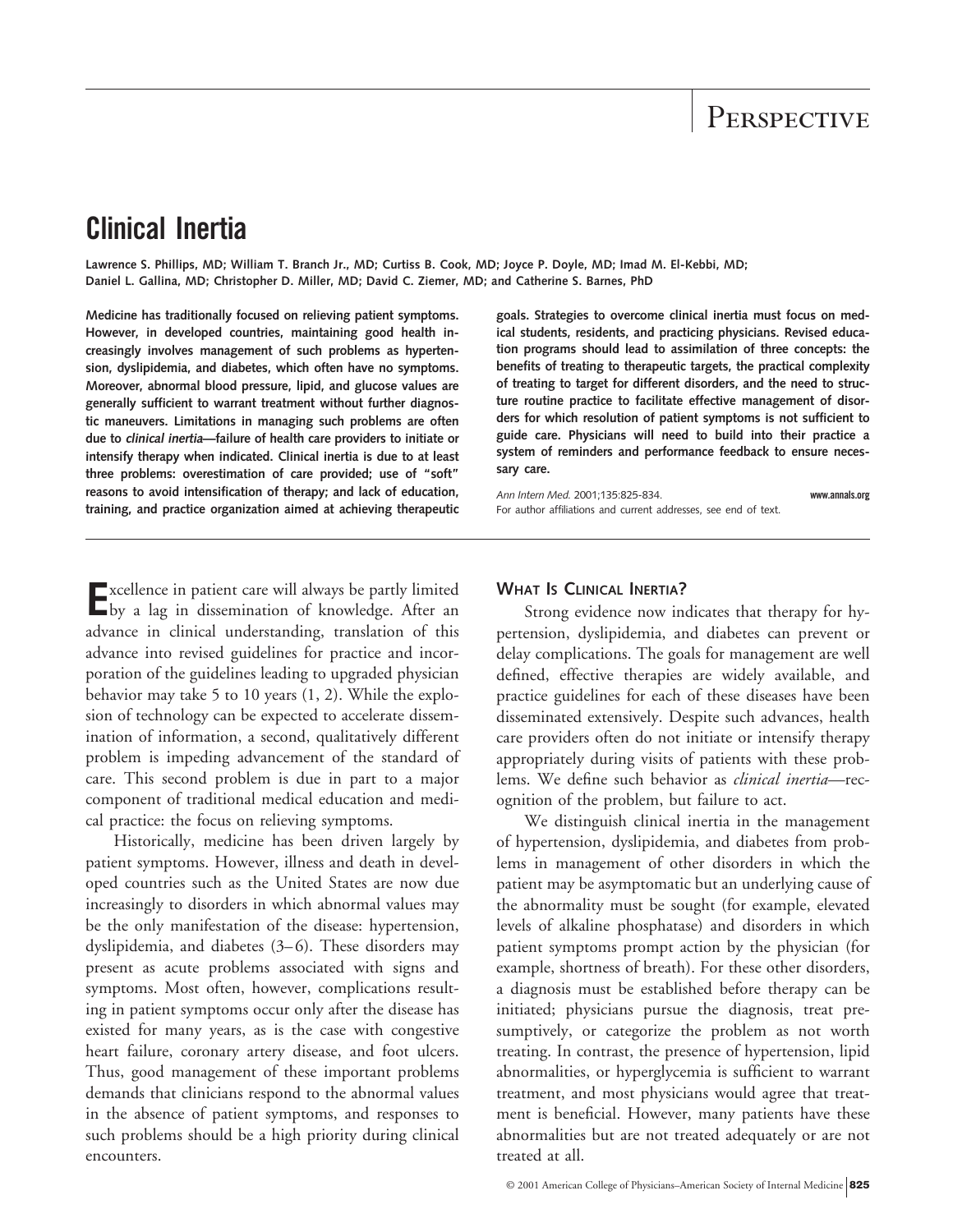## **WHAT IS THE EVIDENCE FOR CLINICAL INERTIA IN THE MANAGEMENT OF HYPERTENSION, DYSLIPIDEMIA, AND DIABETES?**

There are two lines of evidence for clinical inertia as a problem. The first is epidemiologic, and the second is based on analysis of physician behavior during patient visits.

#### **Epidemiologic Evidence for Clinical Inertia**

Good management of patients with hypertension, dyslipidemia, or diabetes involves two steps: 1) recognizing the abnormality and 2) initiating and intensifying treatment until therapeutic goals are reached. Although physicians diagnose and treat many patients with these disorders (7, 8), most patients are treated inadequately. In the United States, a diagnosis is made for approximately 69% of patients with hypertension (9), 47% of patients with elevated cholesterol levels (10), and 65% of patients with diabetes (11). Moreover, pharmacologic therapy is used for approximately 53% of patients with hypertension (9), 17% to 23% of those with elevated cholesterol levels (10, 12, 13), and 73% of those with diagnosed diabetes (14). However, blood pressure control is adequate in only about 45% of patients treated for hypertension (9), low-density lipoprotein (LDL) cholesterol levels are reduced to goals consistent with National Cholesterol Education Program (NCEP) guidelines in only 14% to 38% of patients (15, 16), and hemoglobin  $A_{1c}$  values meet the American Diabetes Association goal of less than 7% (0.07) in only 33% of patients treated for diabetes (14).

Problems in making a diagnosis and initiating treatment show the need to educate physicians about the importance of the disorders and the benefits of therapy. However, achieving standard-of-care goals in only limited numbers of treated patients must be attributed either to therapeutic ineffectiveness or to clinical inertia. The attainment of treatment targets in clinical trials shows the effectiveness of present therapies for hypertension, elevated LDL cholesterol levels, and diabetes leaving clinical inertia as the presumptive basis for treatment failure in many patients with these disorders.

#### **Analysis of Physician Behavior during Patient Visits**

Many patients diagnosed with and treated for hypertension, elevated LDL cholesterol levels, or diabetes

**826** 6 November 2001 Annals of Internal Medicine Volume 135 • Number 9 **www.annals.org**

have physician visits in which therapy is not used properly despite failure to achieve targets.

Berlowitz and colleagues (17) followed hypertensive men at five Veterans Affairs hospitals in New England for 2 years. Forty percent of the patients had a blood pressure of 160/90 mm Hg despite an average of more than six hypertension-related physician visits per year. Although patients who received more intensive therapy had significantly better blood pressure control, therapy was increased during only 6.7% of patient visits. Persistent high blood pressure could not be attributed to patient nonadherence to therapy but appeared to occur because the managing physician did not intensify therapy. The authors noted that "physicians... repeatedly delayed making changes in the regimen"—an example of clinical inertia in blood pressure management.

Becker and coworkers (18) conducted a 2-year trial in Baltimore, Maryland, to evaluate care by a nurse trained in lipid management or enhanced primary care in which physicians received recommendations based on national guidelines. Patients reached goal levels of LDL cholesterol largely because of use of pharmacotherapy (this therapy was associated with a sixfold increase in the odds of reaching the goal level). However, at the end of follow-up, only 45% of patients in the nurse group and 17% of those in the enhanced primary care group still received this therapy. Because the patients were at particularly high risk (they each had a sibling who had documented coronary heart disease before 60 years of age), the authors noted that "it is surprising that more siblings requiring pharmacotherapy . . . did not receive it" (18). The authors also stated that the primary care providers generally "failed to apply... guidelines in the very high-risk population, even when prompted"—an example of clinical inertia in lipid management.

El-Kebbi and associates (19) examined clinical decision making over a 3-year period in a municipal hospital diabetes clinic in Atlanta, Georgia. Although providers had previously agreed on a common protocol for managing type 2 diabetes, therapy was intensified during only 36% of 1051 visits of patients who met criteria for advancement of therapy. A total of 198 patients with type 2 diabetes had hyperglycemia that persisted despite a 2-month trial of dietary management, had a previous hemoglobin  $A_{1c}$  value greater than 9% (0.09), and had a fasting plasma glucose level greater than 11.1 mmol/L  $(>=200 \text{ mg/dL})$  that was measured and reported to pro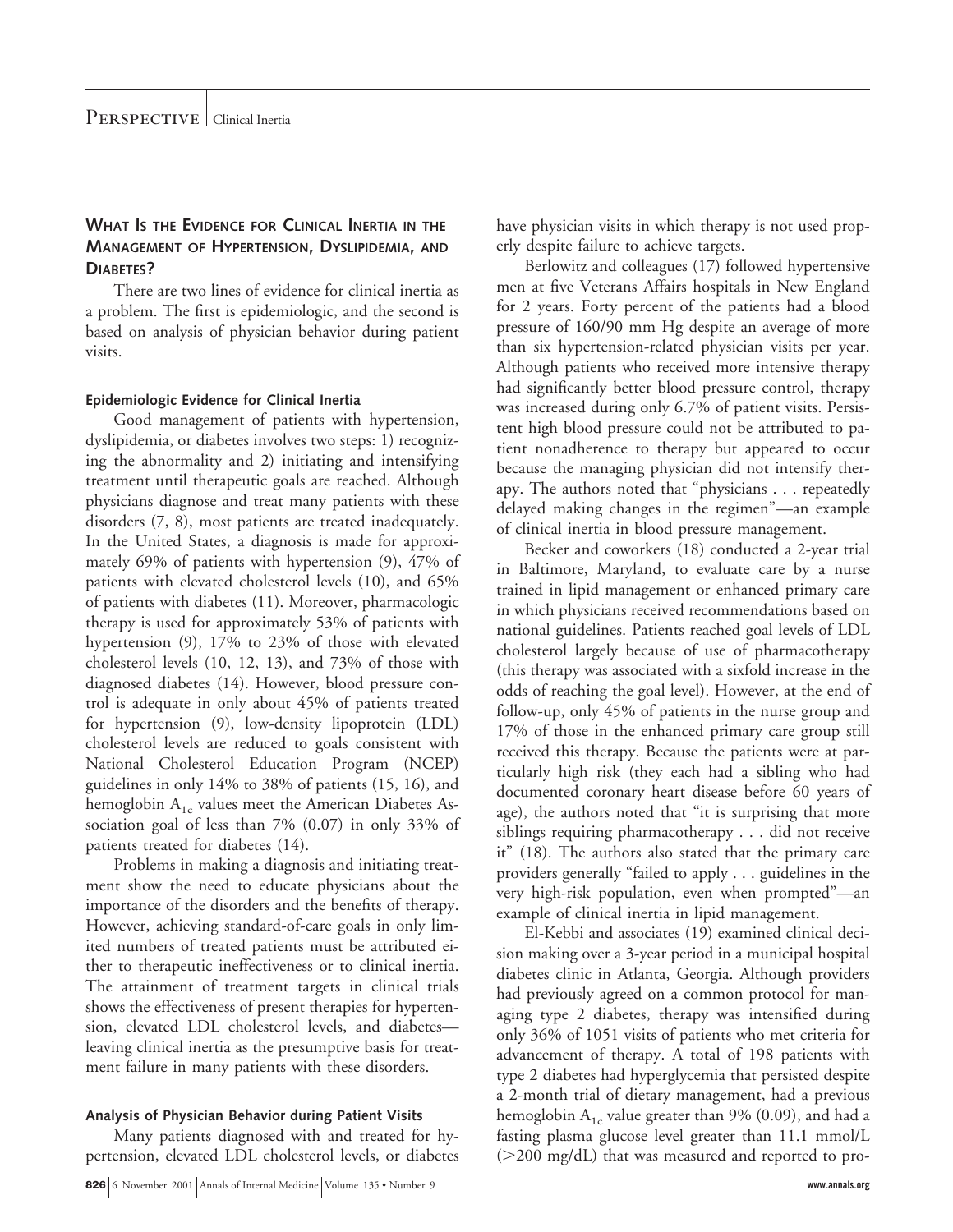viders during their visits. In these patients, pharmacotherapy was intensified in only 50% of visits—an example of clinical inertia in diabetes management.

In combination, the epidemiologic analyses and examinations of provider behavior during patient visits demonstrate the presence of clinical inertia.

#### **WHAT CAUSES CLINICAL INERTIA?**

Unsatisfactory outcomes of chronic medical conditions undoubtedly involve a component of patient nonadherence. Diabetes complications are found more often in patients who adhere poorly to visit scheduling (20), whereas coronary outcomes are improved in "adherent" patients even if treatment consists only of a placebo (21). Although outcomes may be related to such patient factors as age, years of education, occupation, and literacy (20, 22), it is well recognized that encouragement by physicians (23, 24) and social support systems (25–28) can enhance adherence. Moreover, although patients may not recall recommendations and may not adhere to advice on issues of lifestyle change, they are more likely to remember advice about prescribed medications (29).

Clinical inertia is a problem of the health care professional and the health care system, and it is separate from patient-related issues of adherence and access to care (30). While patient nonadherence is frequently cited as a barrier to better management (31, 32), patients generally follow medical recommendations in two critical ways: They return for office visits, and they do not decline to take medications as recommended (29, 33), although they may not take every dose of the medications (34). Thus, patient nonadherence cannot explain the failure of providers to initiate or advance therapy appropriately during patient visits. Financial pressures could limit time for patient care, but Chaudhry and colleagues (35) found little evidence that more productive physicians did not deliver preventive services. Concern about cost and side effects of medications may contribute to failure to use pharmacologic therapy when indicated. However, clinical inertia occurs in Veterans Affairs hospitals and public health clinics, where medication costs may be less of a problem (17, 19, 33, 36). In addition, side effects should be less of a concern in patients who are already taking lower doses of the drug (19, 36).

It is conceivable that health care providers could

make an active decision not to intensify therapy because the disease is considered unimportant (37), because treating asymptomatic patients may be less motivating to clinicians than managing symptomatic disease, or because clinicians are unfamiliar with guidelines for care. However, a recent survey of 370 primary care providers in Alabama, Iowa, and Maryland (31) found that the mean acceptable hemoglobin  $A_{1c}$  goal listed was 6.9% (0.069), consistent with American Diabetes Association guidelines (38) and similar to hemoglobin  $A_{1c}$  goals listed by internal medicine residents (32). Moreover, health care providers are accurate in categorizing patients' levels of diabetes control: For example, El-Kebbi and colleagues (33) found that providers appropriately identified 88% of patients with well-controlled diabetes and 94% of those with poorly controlled diabetes. Thus, clinical inertia cannot be attributed simply to lack of familiarity with standard of care guidelines, at least with respect to diabetes.

Clinical inertia may also reflect patients' lack of enthusiasm for management of asymptomatic problems. Patients without symptoms may be more concerned about the costs and risks of treatment than are patients who can expect that a recommended treatment will relieve symptoms. Patients who have previously experienced adverse side effects may be particularly reluctant to undergo treatment for asymptomatic disease, and their attitudes may influence physicians' decisions to pursue therapy aggressively. However, while the difficulties in managing asymptomatic problems are understandable and should be targets for both professional and patient education, they do not mitigate the need to improve care for disorders such as hypertension, dyslipidemia, and diabetes.

We believe that clinical inertia is due predominantly to three problems: overestimation of care provided; use of "soft" reasons to avoid intensification of therapy; and lack of education, training, and practice organization focused on achieving therapeutic goals.

#### **Overestimation of Care Provided**

Most providers are unaware of the limitations of their care. Headrick and associates (39) noted that residents overestimated their adherence to NCEP guidelines, and similar observations have been reported in studies of both residents and practicing physicians with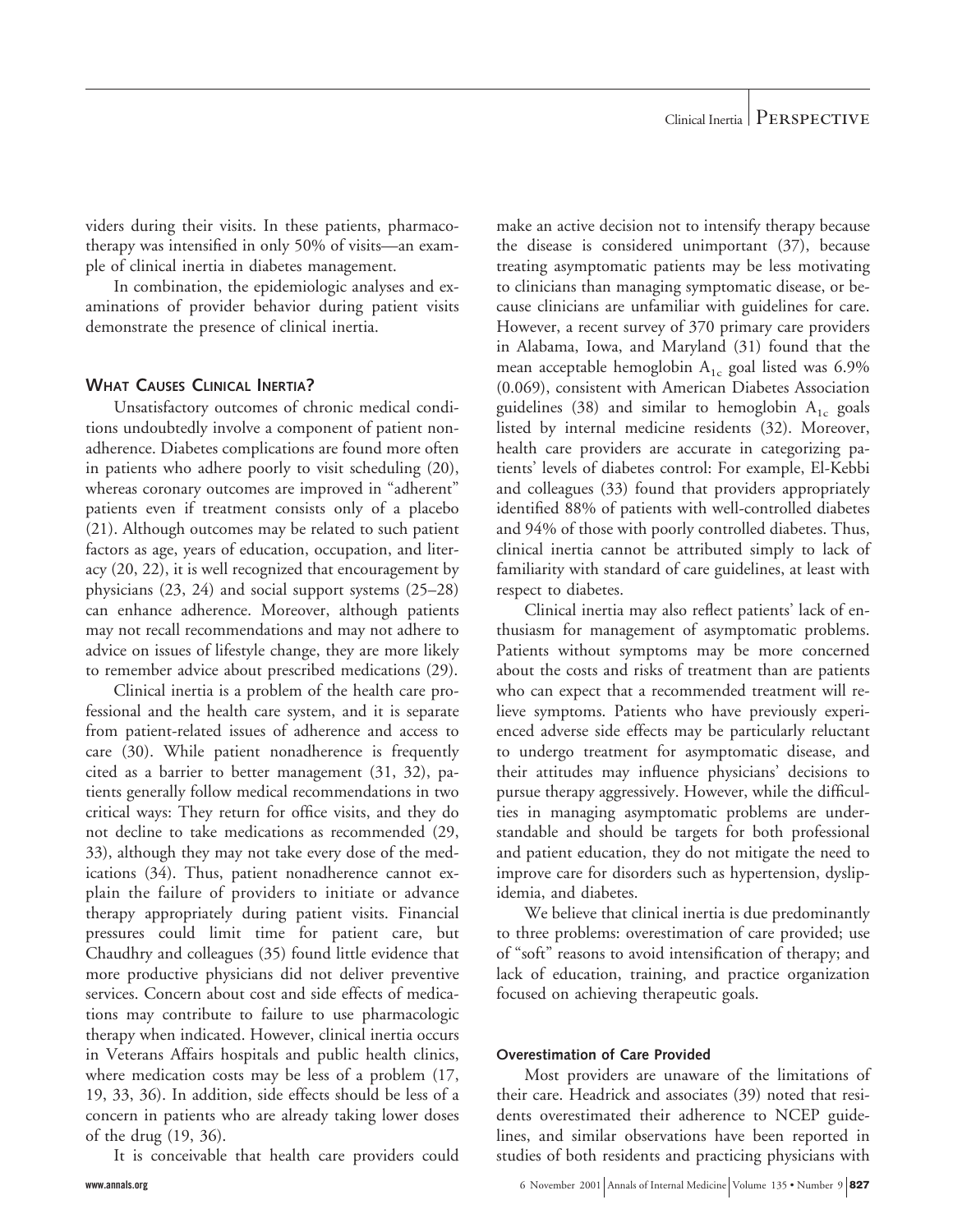respect to hypertension management, lipid management, cancer screening, and assessment of cardiac risk factors (15, 40–43). For patients with diabetes, physician self-reports commonly overestimate the frequency of practices such as foot examinations, dilated-eye examinations, hemoglobin  $A_{1c}$  measurement, and urine protein screening compared with analyses of large claims databases and patient self-report of the frequency of these procedures (31).

#### **Use of "Soft" Reasons To Avoid Intensification of Therapy**

Although few studies have examined the basis for provider behavior, El-Kebbi and coworkers (33) assessed the barriers to provider adherence to management protocols in a specialty diabetes clinic. In 146 patient visits, therapy was not advanced even when providers identified inadequate diabetes control (average fasting plasma glucose level, 9.71 mmol/L [175 mg/dL]; random plasma glucose level, 13.38 mmol/L [241 mg/dL]). Reasons given by the providers for not advancing therapy included the perception that control was improving (41% of responses) and dietary nonadherence (12%). However, the average interval between patient visits was 2 to 3 months, and most patients were obese (average body mass index, 32 kg/m<sup>2</sup>) (44). Thus, most patients had had time to achieve a glycemic steady state, and dietary indiscretions were unlikely to be novel; therapy could probably have been advanced in 50% of these patients.

Other potential rationalizations or barriers to care include concerns about whether results from large studies in a research trial environment can legitimately guide decision making for individual patients in a more typical clinical setting, potential side effects and interactions of contemplated therapeutic agents with other drugs the patient is taking, and patient aversion to medical therapy on rational or irrational grounds. Thus, what appears to be clinical inertia may actually be an appropriate response to patients who want "caring" rather than "management for silent problems," although it would be hard to determine in such cases whether the patients are adequately informed about the benefits and risks of their posture. The relative frequency of such general problems as compared with more disease-specific barriers, such as

those examined by El-Kebbi and colleagues (33), is unknown but would be worth examining.

#### **Lack of Training and Practice Organization Focused on Therapeutic Goals**

Most physicians lack the educational background, training, and practice structure needed to help attain therapeutic goals. Physicians may not have been taught and may not appreciate the extent to which escalation of dosage and polypharmacy are needed for disease management. Sever (45), Freis (46), and Materson and colleagues (47, 48) have emphasized the need for polypharmacy in treatment of hypertension. Marcelino and Feingold (36) reported that in a population in which 24% to 33% of patients treated with 3-hydroxy-3-methylglutaryl coenzyme A (HMG-CoA) reductase inhibitors met NCEP guidelines, only 2 of 90 patients were receiving maximal dosage regimens. In the United Kingdom Prospective Diabetes Study, monotherapy was generally insufficient to sustain good glycemic control (49). Hayward and coworkers (50) noted that in a large health maintenance organization in which 60% of patients using insulin had a hemoglobin  $A_{1c}$  value greater than 8.0% (0.08), only 7% of patients injected insulin three or more times per day. In contrast, Miller and colleagues (51) found that complex treatment regimens were required to produce an average hemoglobin  $A_{1c}$  value of 6.9% (0.069) in patients with type 2 diabetes: Only 38% of patients used oral agents alone (54% of these needed two or more agents), whereas 31% used oral agents and insulin in combination and 26% used insulin alone (42% of these patients injected insulin three or more times per day).

Physicians have little training and experience in "treating to target." While prospective clinical efficacy studies often incorporate protocols in which dosage is adjusted until specific goals are reached (52, 53), longitudinal clinical opportunities with emphasis on intensifying therapy to meet standard-of-care goals are uncommon in most medical school and residency programs.

Physicians have not been shown how to structure their practices to facilitate identification of therapeutic problems. For example, Kottke and coworkers (54, 55) found that primary care clinics often did not implement quality improvement initiatives that might have enhanced the delivery of important preventive services.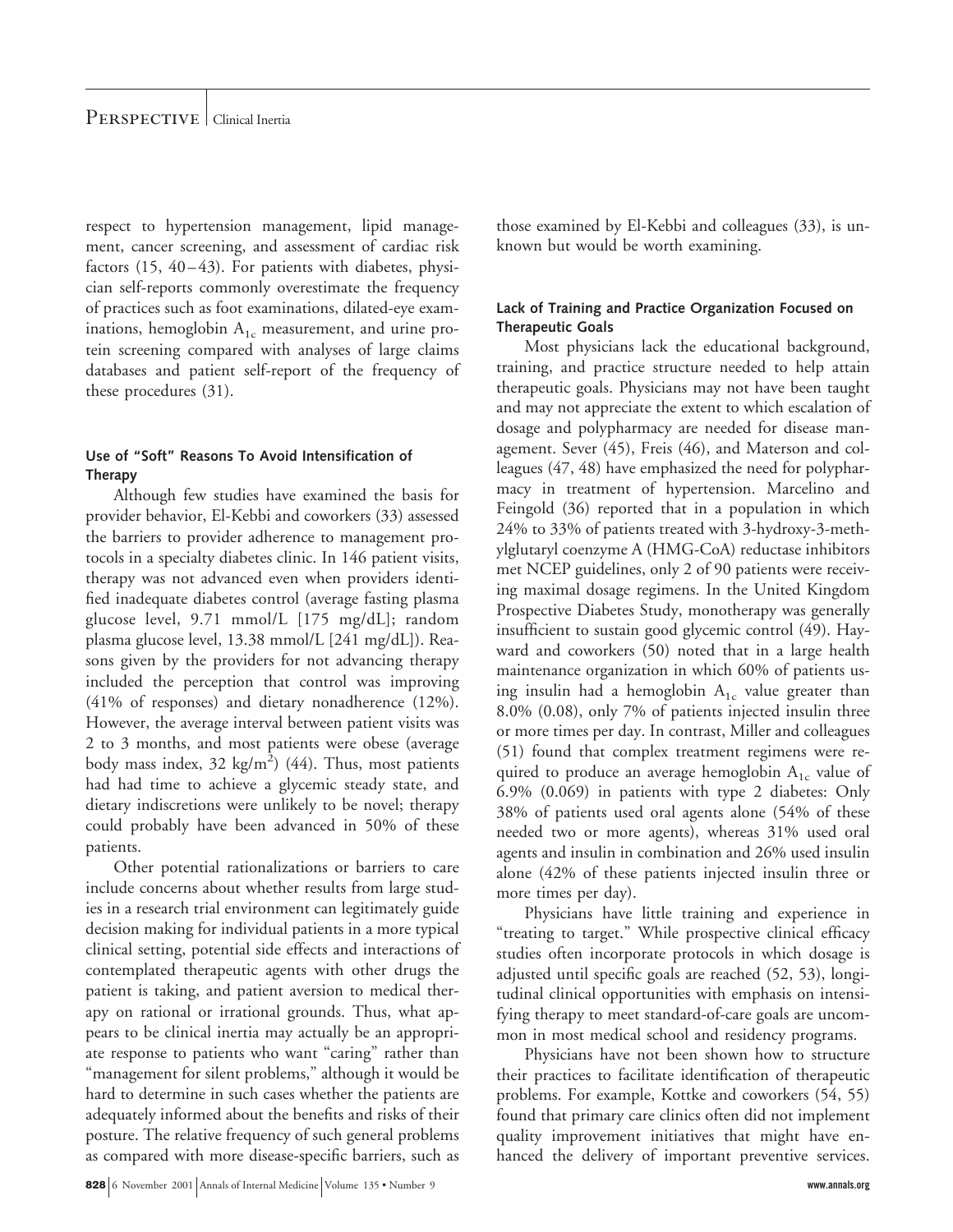The routine use of preventive medicine checklists (56) and diabetes flowsheets (57) has been shown to improve care, but most physicians have not been taught the need for such approaches or how to implement them in different settings.

#### **HOW CAN WE AVOID CLINICAL INERTIA?**

Clinical inertia is a problem even in centers considered excellent in clinical practice and medical education. Bernard and coworkers (32) compared self-described with recorded performance of recommended diabetes services in a general medicine clinic of a municipal hospital in Atlanta. Resident physicians had good knowledge of guidelines for patient care, but hemoglobin  $A_{1c}$ values in their patients averaged 8.5% (0.085) and were particularly elevated in patients using oral agents or insulin. The trend for higher hemoglobin  $A_{1c}$  values in patients managed with pharmacologic agents was similar to that found in the Third National Health and Nutrition Evaluation Survey (14). Thus, undergraduate and graduate medical education must be modified to prepare primary care physicians to improve management of patients with problems such as hypertension, dyslipidemia, and diabetes.

#### **Quality Improvement Efforts Should Be Focused on Provider Behavior**

Is it possible to overcome clinical inertia? Cook and colleagues (44) examined provider behavior and hemoglobin  $A_{1c}$  outcomes in five yearly cohorts of patients presenting for a first visit to a municipal hospital diabetes clinic in Atlanta in 1992 to 1996 (average hemoglobin  $A_{1c}$  value, 9.3% [0.093]). In 1994, the clinic instituted a quality improvement effort to intensify diabetes therapy when indicated. The initiative significantly improved hemoglobin  $A_{1c}$  values; after 12 months of care, the average hemoglobin  $A_{1c}$  value was 8.4% (0.084) in 1992 to 1994 and decreased to 7.6% (0.076) in 1995 to 1996. Thus, improvement in "process"—in this case, intensification of therapy—was associated with better "outcome"—hemoglobin  $A_{1c}$ . This study shows that clinical inertia can be overcome. Based in part on such observations, a randomized, controlled trial is now being conducted at Emory University School of Medicine in Atlanta to determine whether computerized reminders or feedback on performance directed at clinical decision

making by internal medicine residents (increasing dosage or adding a new medication when clinically indicated) will improve blood pressure, lipid, and glucose outcomes in their diabetic patients at Grady Memorial Hospital in Atlanta.

#### **Strategies To Aid Good Practice**

What should be done to help overcome clinical inertia? Recognizing the difficulties in management of chronic diseases (3), some health care systems are using case managers  $(58-60)$  or patient care teams  $(61)$  to support practitioners. However, strategies will also probably need to focus on medical students, residents, and practicing physicians. Simple promulgation of guidelines is likely to have little impact (62). Instead, education should lead to assimilation of three concepts: the benefits (and costs and side effects) of treating to therapeutic targets, the practical complexity of treating to target for different disorders, and the need to structure routine practice to facilitate effective management of disorders for which resolution of symptoms is not sufficient to guide care.

The concept of facilitating effective management is particularly important: Physicians must learn that because they are likely to overlook problems that are not associated with patient symptoms and to overestimate their own adherence to established treatment guidelines, they will need to build into their practice a system to ensure that they provide necessary care (63). In 1986, Eisenberg (1) noted that the most effective way to alter physician behavior was to incorporate educational information into individualized, timely feedback to clinicians on their performance. More recently, Greco, Eisenberg, Davis, and others  $(64–67)$  reviewed continuing medical education strategies to change physician performance and emphasized that interventions delivered in the traditional conference lecture setting often have little benefit. Because self-reported practices for hypertension treatment appear to be closer to national guidelines when physicians are more familiar with research methods and recommendations of the Joint National Committee on Prevention, Detection, Evaluation, and Treatment of High Blood Pressure (40), it remains possible that evidence-based educational conferences have some merit. However, alternative methods, including the use of reminders (such as flowsheets) and targeted feedback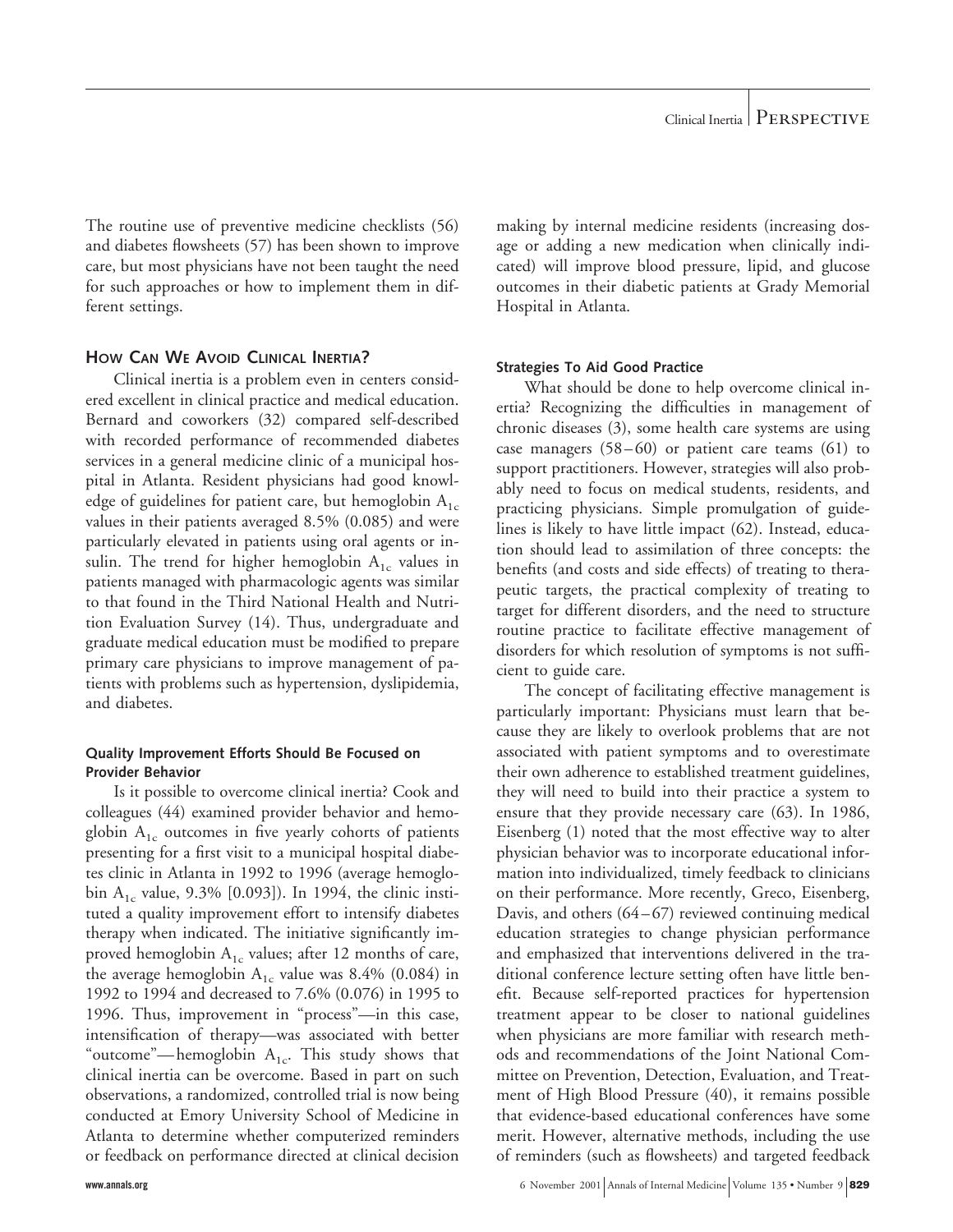on performance, are often more effective in altering the behavior of practicing clinicians (42, 65, 66, 68).

Davis and colleagues (65) noted that reminders to providers were effective interventions in 22 of the 26 studies they examined. Reminders may take several forms, including computerized reports with flags to identify abnormal values (69, 70), checklists to record preventive services performed (56, 71), or simple flowsheets with detailed guidelines for management (57, 72). McDonald and colleagues at the Regenstrief Institute in Indianapolis, Indiana, were among the first to use computerized reminders to change clinical practice (69); during a 2-year period, appropriate action among the physicians who received the reminders increased 20% compared with physicians who did not receive the reminders. More recently, Litzelman and colleagues (72) generated flowsheets on diabetic foot care for patients in a general medicine clinic as part of a multifaceted intervention; they reported that serious foot infections were 50% less common among study patients than among controls. Similar approaches have been used effectively to improve physician adherence to health maintenance services (73), diabetes preventive care guidelines (74), and cholesterol management guidelines (75)—and to obviate the tendency of physicians to overestimate their own adherence (75). Although the benefit of reminders may deteriorate over time (76), most reviews continue to support the efficacy of computer-based clinical decision support systems in improving physician performance (77); comprehensive reviews of manual and computer-generated paper reminders are under way (78, 79). Thus, reminders, whether computerized or on hard copy, appear to be effective in reinforcing clinical practice, prompting the provider to take immediate action while the patient is present  $(57, 65, 70)$ .

Feedback on performance involves providing clinicians with information on their practice. To be effective, the feedback must be individualized and delivered in a timely fashion, and must be specific to the clinical issue at hand (1, 80). For example, although feedback at the departmental level may have little effect (81), Lagrew and Morgan reported that providing obstetricians with confidential, individualized feedback led to a 50% decrease in the use of cesarean section in a private hospital (82). However, Davis and colleagues (65) concluded that feedback is more likely to be of benefit if combined with some form of face-to-face chart review. Feedback on performance can enhance diabetes outcomes (83, 84) and provides an opportunity to address attitudinal barriers (23, 85), such as perceived lack of seriousness of diabetes (86) or perceived patient nonadherence. In a recent study of patients taking HMG-CoA reductase inhibitors, NCEP goals were attained in 45% of patients followed by nonphysicians who were given feedback on their performance compared with 30% of patients followed by physicians who were not given feedback (36). Recent comprehensive reviews (87, 88) continue to support the benefit of audit and feedback on performance, particularly in ordering diagnostic tests and prescribing medication appropriately. However, few studies have examined specific details, such as exact content, the timing of the feedback, and the format of the feedback (87).

Curry (89) has pointed out that implementation of patient care guidelines may also be enhanced by organizational strategies, including a demand for guideline implementation and use of systems to facilitate implementation, and Nelson and colleagues (90) have argued that physicians must begin to measure their own work if their practice is to improve. It seems likely that the best approach to avoiding clinical inertia is to combine flowsheets/reminders and feedback on performance. Learning of such strategies in medical school and residency might be best accomplished by a combination of practice and feedback on performance in designing and using such aids to care.

In our own experience, use of paper flowsheets to follow critical values in patients with chronic illness has been a convenient, inexpensive approach that combines the features of internal data monitoring and feedback and reminds physicians to order tests (if the blanks are empty) and to intensify therapy (if goals are not met). However, few medical education programs teach students and residents how to design and use such tools. We teach them what to do, but we don't teach them how to make sure they do it. We believe that this area is ripe for development.

#### **Cautions**

Experienced clinicians will recognize that exceptions always occur (30) and that rigid insistence on the uniform application of guidelines for patient management could result in overtreatment or inappropriate actions. Accordingly, in the implementation of practice aids such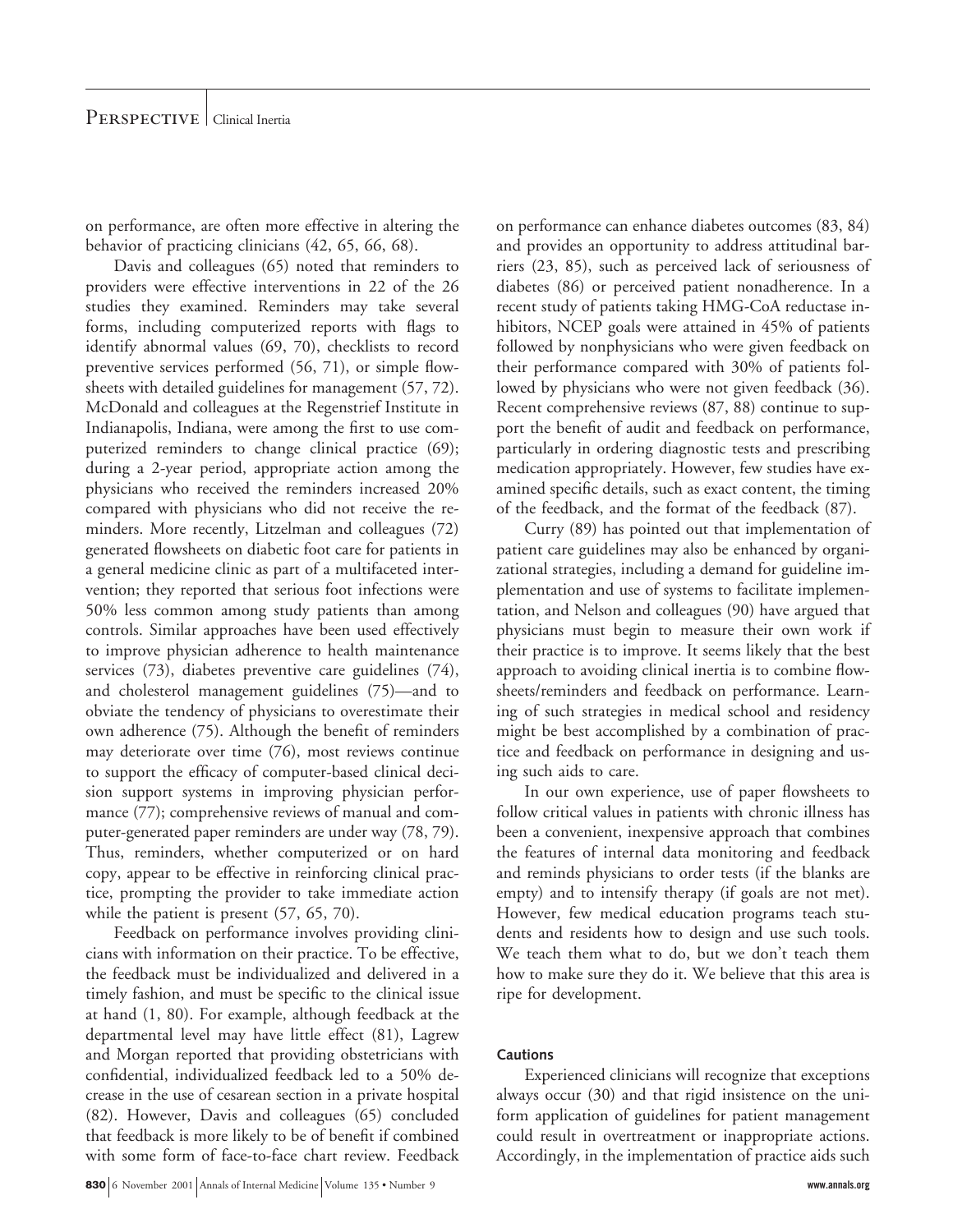as reminders or feedback, it will be important to allow individualization of care. For example, ideal clinical decision making might involve intensifying diabetes therapy 80% to 90% of the time rather than 100% of the time when hemoglobin  $A_{1c}$  values exceed 7% (0.07), allowing some leeway for the management of patients who are frail or have had problems with severe hypoglycemia.

### **CONCLUSIONS**

Hypertension, dyslipidemia, and diabetes are common and costly problems. Guidelines for managing these problems are well established, but many patients are not treated effectively. Although attaining standardof-care goals can be limited by access, cost, and patient nonadherence, in many cases the problem lies in clinical inertia—failure of health care providers to initiate or intensify therapy when indicated. Better management of chronic disorders such as these will require a reorientation of medical education and medical practice to include a greater emphasis on approaches to facilitate appropriate provider responses to asymptomatic problems.

## **KEY POINTS**

1. Clinical inertia is a common problem in management of patients with asymptomatic chronic illness.

2. Causes of clinical inertia include overestimation of care provided; use of "soft" reasons to avoid intensification of therapy; and lack of education, training, and practice organization focused on achieving therapeutic goals.

3. Revised educational programs will need to focus on the benefits of treating to therapeutic targets, the practical complexity and need for polypharmacy in treating to target, and the need to structure routine practice to facilitate effective management of disorders for which resolution of patient symptoms is not sufficient to guide care.

4. Strategies that help to avoid clinical inertia include quality improvement efforts focused on provider behavior, the use of flowsheets and computerized or paper reminders, and regular feedback on performance.

5. To avoid overtreatment, build in some allowances for appropriate individualization of patient care.

#### **RECOMMENDATIONS FOR AVOIDING CLINICAL INERTIA**

1. Continued medical education that emphasizes evidence-based guidelines for care.

2. Undergraduate, graduate, and postgraduate medical education programs focused on the danger of clinical inertia.

3. Emphasis in undergraduate and graduate medical education not only on disease mechanisms, diagnosis, and therapy but also on strategies that facilitate good care.

4. Systematic self-measurement of practice performance.

5. Routine use of computerized or paper flowsheets to follow diagnostic test results, monitor use of therapy, and prompt action to achieve therapeutic goals and implement routine preventive screening.

6. Regular interaction with peers or opinion leaders to obtain feedback on performance.

From Emory University School of Medicine, Atlanta, Georgia.

**Grant Support:** In part by awards from the Agency for Healthcare Research and Quality and the National Institutes of Health: T32-DK-07298 (Dr. Miller) and DK-48124 and HS-09722 (Dr. Phillips).

**Acknowledgment:** The authors thank Dr. David Ballard for encouragement, support, and thoughtful review of the manuscript.

**Requests for Single Reprints:** Lawrence S. Phillips, MD, Division of Endocrinology, Emory University School of Medicine, 1639 Pierce Drive, Room 1301, Atlanta, GA 30322; e-mail, medlsp@emory.edu.

**Current Author Addresses:** Drs. Phillips, Branch, Cook, Doyle, El-Kebbi, Gallina, Miller, Ziemer, and Barnes: Emory University School of Medicine, 1639 Pierce Drive, Atlanta, GA 30322.

#### **References**

1. **Eisenberg JM.** Doctor's Decisions and the Cost of Medical Care. The Reasons for Doctors' Practice and Ways to Change Them. Ann Arbor, MI: Health Administration Pr; 1986.

2. **Banta HD.** Minimally invasive surgery. Implications for hospitals, health workers, and patients. BMJ. 1993;307:1546-9. [PMID: 0008274927]

3. **Davis RM, Wagner EH, Groves T.** Managing chronic disease [Editorial]. BMJ. 1999;318:1090-1. [PMID: 0010213697]

4. **Howard G, Anderson RT, Russell G, Howard VJ, Burke GL.** Race, socioeconomic status, and cause-specific mortality. Ann Epidemiol. 2000;10:214-23. [PMID: 0010854956]

5. **Yusuf HR, Giles WH, Croft JB, Anda RF, Casper ML.** Impact of multiple risk factor profiles on determining cardiovascular disease risk. Prev Med. 1998; 27:1-9. [PMID: 0009465349]

6. **Fried LP, Kronmal RA, Newman AB, Bild DE, Mittelmark MB, Polak JF,**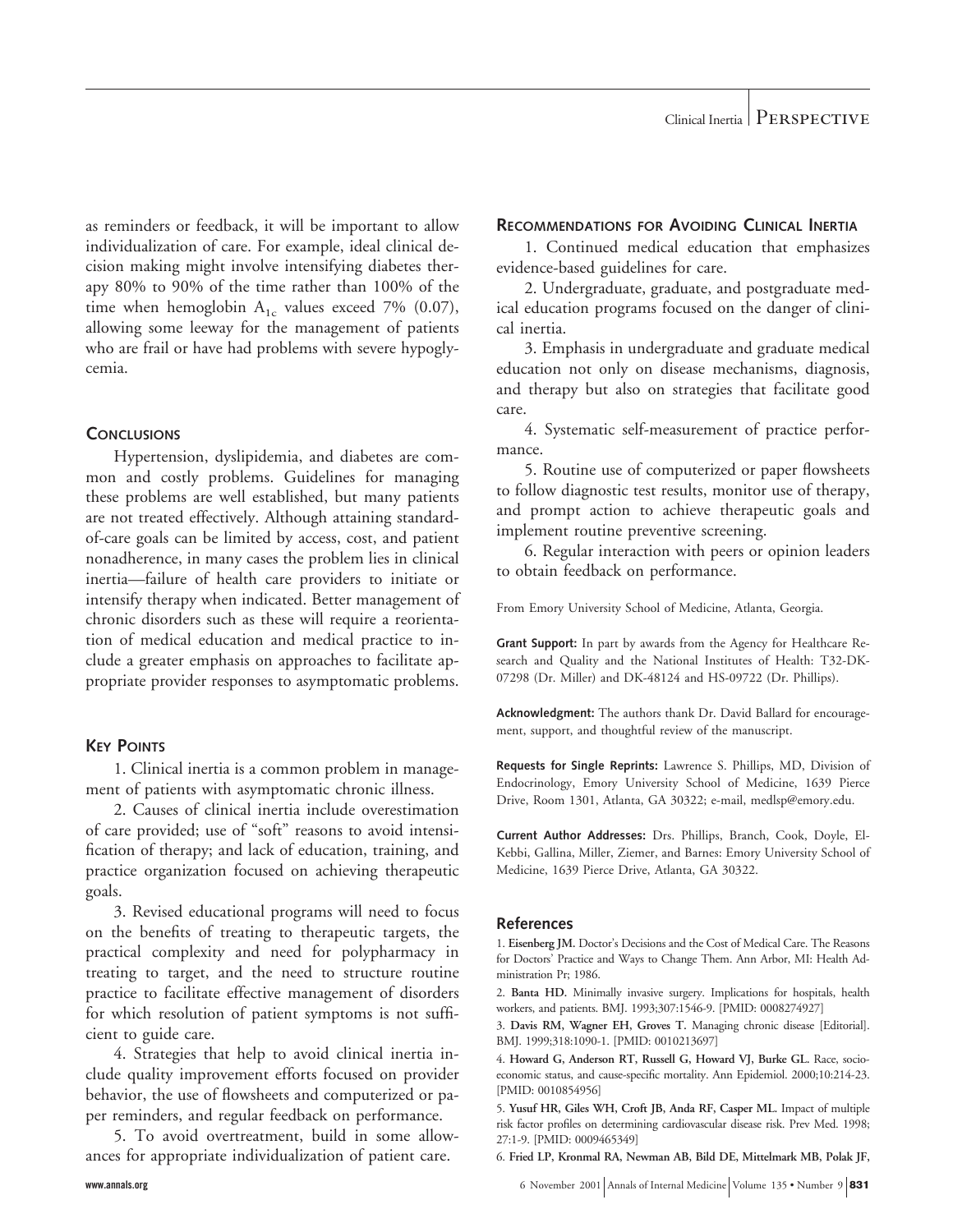**et al.** Risk factors for 5-year mortality in older adults: the Cardiovascular Health Study. JAMA. 1998;279:585-92. [PMID: 0009486752]

7. **Harris MI.** Health care and health status and outcomes for patients with type 2 diabetes. Diabetes Care. 2000;23:754-8. [PMID: 0010840991]

8. **Pickering TG, Gerin W, Holland JK.** Home blood pressure teletransmission for better diagnosis and treatment. Curr Hypertens Rep. 1999;1:489-94. [PMID: 0010981111]

9. **Burt VL, Whelton P, Roccella EJ, Brown C, Cutler JA, Higgins M, et al.** Prevalence of hypertension in the US adult population. Results from the Third National Health and Nutrition Examination Survey, 1988-1991. Hypertension. 1995;25:305-13. [PMID: 0007875754]

10. **Giles WH, Anda RF, Jones DH, Serdula MK, Merritt RK, DeStefano F.** Recent trends in the identification and treatment of high blood cholesterol by physicians. Progress and missed opportunities. JAMA. 1993;269:1133-8. [PMID: 0008240474]

11. **Harris MI, Flegal KM, Cowie CC, Eberhardt MS, Goldstein DE, Little RR, et al.** Prevalence of diabetes, impaired fasting glucose, and impaired glucose tolerance in U.S. adults. The Third National Health and Nutrition Examination Survey, 1988-1994. Diabetes Care. 1998;21:518-24. [PMID: 0009571335]

12. **Cohen MV, Byrne MJ, Levine B, Gutowski T, Adelson R.** Low rate of treatment of hypercholesterolemia by cardiologists in patients with suspected and proven coronary artery disease. Circulation. 1991;83:1294-304. [PMID: 0002013147]

13. **Stafford RS, Blumenthal D, Pasternak RC.** Variations in cholesterol management practices of U.S. physicians. J Am Coll Cardiol. 1997;29:139-46. [PMID: 0008996306]

14. **Harris MI, Eastman RC, Cowie CC, Flegal KM, Eberhardt MS.** Racial and ethnic differences in glycemic control of adults with type 2 diabetes. Diabetes Care. 1999;22:403-8. [PMID: 0010097918]

15. **McBride P, Schrott HG, Plane MB, Underbakke G, Brown RL.** Primary care practice adherence to National Cholesterol Education Program guidelines for patients with coronary heart disease. Arch Intern Med. 1998;158:1238-44. [PMID: 0009625403]

16. **Pearson TA, Laurora I, Chu H, Kafonek S.** The lipid treatment assessment project (L-TAP): a multicenter survey to evaluate the percentages of dyslipidemic patients receiving lipid-lowering therapy and achieving low-density lipoprotein cholesterol goals. Arch Intern Med. 2000;160:459-67. [PMID: 0010695686]

17. **Berlowitz DR, Ash AS, Hickey EC, Friedman RH, Glickman M, Kader B, et al.** Inadequate management of blood pressure in a hypertensive population. N Engl J Med. 1998;339:1957-63. [PMID: 0009869666]

18. **Becker DM, Raqueno JV, Yook RM, Kral BG, Blumenthal RS, Moy TF, et al.** Nurse-mediated cholesterol management compared with enhanced primary care in siblings of individuals with premature coronary disease. Arch Intern Med. 1998;158:1533-9. [PMID: 0009679794]

19. **El-Kebbi IM, Ziemer DC, Musey VC, Gallina DL, Bernard AM, Phillips LS.** Diabetes in urban African-Americans. IX. Provider adherence to management protocols. Diabetes Care. 1997;20:698-703. [PMID: 0009135929]

20. **Nicolucci A, Carinci F, Ciampi A.** Stratifying patients at risk of diabetic complications: an integrated look at clinical, socioeconomic, and care-related factors. SID-AMD Italian Study Group for the Implementation of the St. Vincent Declaration. Diabetes Care. 1998;21:1439-44. [PMID: 0009727888]

21. **McDermott MM, Schmitt B, Wallner E.** Impact of medication nonadherence on coronary heart disease outcomes. A critical review. Arch Intern Med. 1997;157:1921-9. [PMID: 0009308504]

22. **Williams MV, Baker DW, Parker RM, Nurss JR.** Relationship of functional health literacy to patients' knowledge of their chronic disease. A study of patients with hypertension and diabetes. Arch Intern Med. 1998;158:166-72. [PMID: 0009448555]

23. **Eraker SA, Kirscht JP, Becker MH.** Understanding and improving patient compliance. Ann Intern Med. 1984;100:258-68. [PMID: 0006362512]

24. **DiMatteo MR, Sherbourne CD, Hays RD, Ordway L, Kravitz RL, McGlynn EA, et al.** Physicians' characteristics influence patients' adherence to medical treatment: results from the Medical Outcomes Study. Health Psychol. 1993;12:93-102. [PMID: 0008500445]

25. **Sherbourne CD, Hays RD, Ordway L, DiMatteo MR, Kravitz RL.** Antecedents of adherence to medical recommendations: results from the Medical Outcomes Study. J Behav Med. 1992;15:447-68. [PMID: 0001447757]

26. **Weber BE, Reilly BM.** Enhancing mammography use in the inner city. A randomized trial of intensive case management. Arch Intern Med. 1997;157: 2345-9. [PMID: 0009361575]

27. **Von Korff M, Gruman J, Schaefer J, Curry SJ, Wagner EH.** Collaborative management of chronic illness. Ann Intern Med. 1997;127:1097-102. [PMID: 0009412313]

28. **Corkery E, Palmer C, Foley ME, Schechter CB, Frisher L, Roman SH.** Effect of a bicultural community health worker on completion of diabetes education in a Hispanic population. Diabetes Care. 1997;20:254-7. [PMID: 0009051367]

29. **Kravitz RL, Hays RD, Sherbourne CD, DiMatteo MR, Rogers WH, Ordway L, et al.** Recall of recommendations and adherence to advice among patients with chronic medical conditions. Arch Intern Med. 1993;153:1869-78. [PMID: 0008250648]

30. **Bungard TJ, Ghali WA, Teo KK, McAlister FA, Tsuyuki RT.** Why do patients with atrial fibrillation not receive warfarin? Arch Intern Med. 2000;160: 41-6. [PMID: 0010632303]

31. **Drass J, Kell S, Osborn M, Bausell B, Corcoran J Jr, Moskowitz A, et al.** Diabetes care for Medicare beneficiaries. Attitudes and behaviors of primary care physicians. Diabetes Care. 1998;21:1282-7. [PMID: 0009702434]

32. **Bernard AM, Anderson L, Cook CB, Phillips LS.** What do internal medicine residents need to enhance their diabetes care? Diabetes Care. 1999;22:661-6. [PMID: 0010332662]

33. **El-Kebbi IM, Ziemer DC, Gallina DL, Dunbar V, Phillips LS.** Diabetes in urban African-Americans. XV. Identification of barriers to provider adherence to management protocols. Diabetes Care. 1999;22:1617-20. [PMID: 0010526724]

34. **Haynes RB, Montague P, Oliver T, McKibbon KA, Brouwers MC, Kanani R.** Interventions for helping patients to follow prescriptions for medications. Cochrane Database Syst Rev. 2000; CD000011. [PMID: 0010796686]

35. **Chaudhry R, Kottke TE, Naessens JM, Johnson TJ, Nyman MA, Cornelius LA, et al.** Busy physicians and preventive services for adults. Mayo Clin Proc. 2000;75:156-62. [PMID: 0010683654]

36. **Marcelino JJ, Feingold KR.** Inadequate treatment with HMG-CoA reductase inhibitors by health care providers. Am J Med. 1996;100:605-10. [PMID: 0008678079]

37. **Anderson RM, Hess GE, Davis WK, Hiss RG.** Community diabetes care in the 1980s. Diabetes Care. 1988;11:519-26. [PMID: 0003203567]

38. Standards of medical care for patients with diabetes mellitus. American Diabetes Assocation. Diabetes Care. 1999;22:S32-S41.

39. **Headrick LA, Speroff T, Pelecanos HI, Cebul RD.** Efforts to improve compliance with the National Cholesterol Education Program guidelines. Results of a randomized controlled trial. Arch Intern Med. 1992;152:2490-6. [PMID: 0001456861]

40. **Hyman DJ, Pavlik VN.** Self-reported hypertension treatment practices among primary care physicians: blood pressure thresholds, drug choices, and the role of guidelines and evidence-based medicine. Arch Intern Med. 2000;160: 2281-6. [PMID: 0010927724]

41. **McPhee SJ, Richard RJ, Solkowitz SN.** Performance of cancer screening in a university general internal medicine practice: comparison with the 1980 Amer-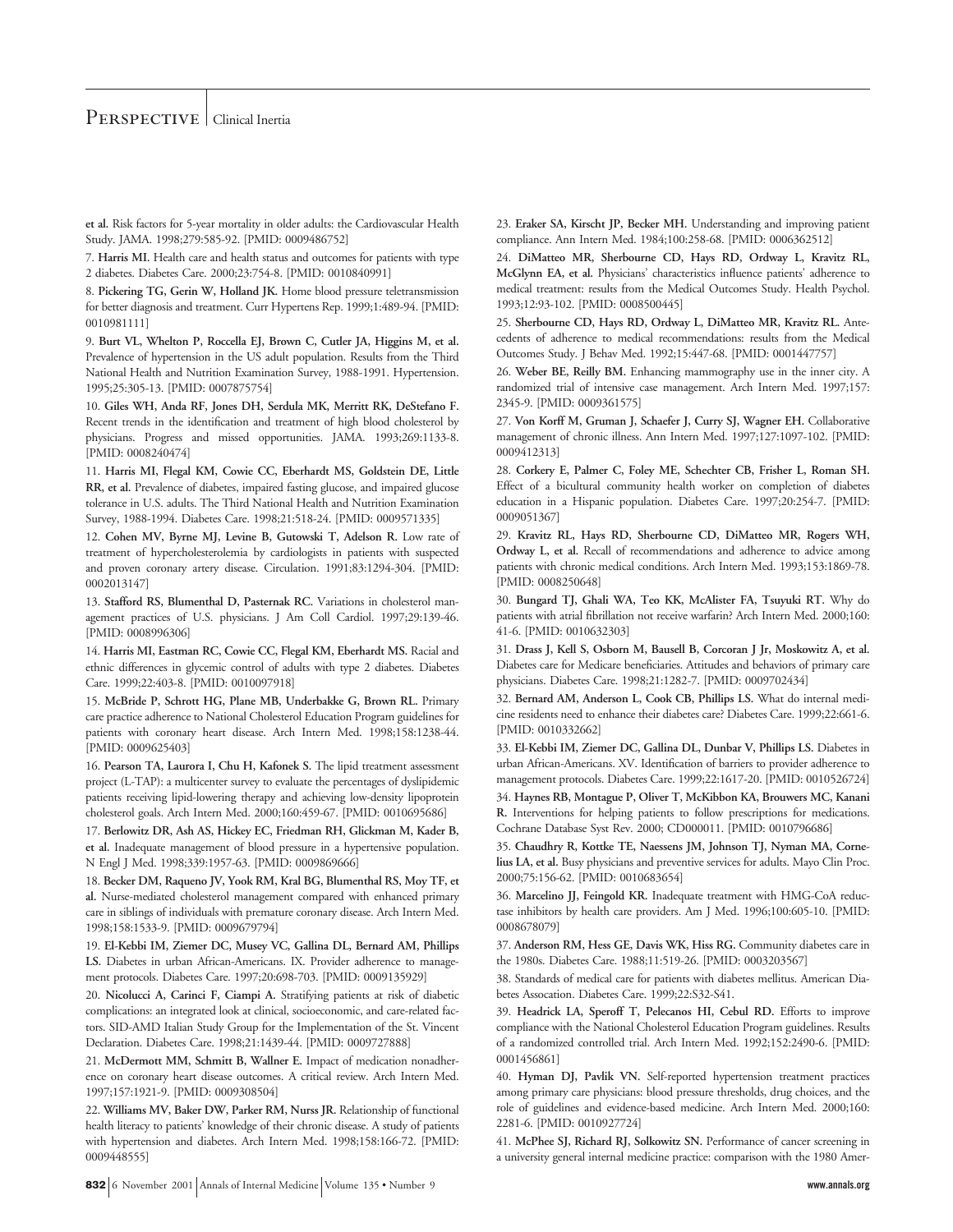ican Cancer Society Guidelines. J Gen Intern Med. 1986;1:275-81. [PMID: 0003772615]

42. **Mandelblatt J, Kanetsky PA.** Effectiveness of interventions to enhance physician screening for breast cancer. J Fam Pract. 1995;40:162-71. [PMID: 0007654272]

43. **Leaf DA, Neighbor WE, Schaad D, Scott CS.** A comparison of self-report and chart audit in studying resident physician assessment of cardiac risk factors. J Gen Intern Med. 1995;10:194-8. [PMID: 0007790980]

44. **Cook CB, Ziemer DC, El-Kebbi IM, Gallina DL, Dunbar VG, Ernst KL, et al.** Diabetes in urban African-Americans. XVI. Overcoming clinical inertia improves glycemic control in patients with type 2 diabetes. Diabetes Care. 1999; 22:1494-500. [PMID: 0010480515]

45. **Sever PS.** Blood pressure control for the hypertensive patient: what can we do better? Am J Hypertens. 1997;10:128S-130S. [PMID: 0009231888]

46. **Freis ED.** Improving treatment effectiveness in hypertension. Arch Intern Med. 1999;159:2517-21. [PMID: 0010573041]

47. **Materson BJ, Reda DJ, Cushman WC, Massie BM, Freis ED, Kochar MS, et al.** Single-drug therapy for hypertension in men. A comparison of six antihypertensive agents with placebo. The Department of Veterans Affairs Cooperative Study Group on Antihypertensive Agents. N Engl J Med. 1993;328:914-21. [PMID: 0008446138]

48. **Materson BJ, Reda DJ, Cushman WC, Henderson WG.** Results of combination anti-hypertensive therapy after failure of each of the components. Department of Veterans Affairs Cooperative Study Group on Anti-hypertensive Agents. J Hum Hypertens. 1995;9:791-6. [PMID: 0008576893]

49. **Turner RC, Cull CA, Frighi V, Holman RR.** Glycemic control with diet, sulfonylurea, metformin, or insulin in patients with type 2 diabetes mellitus: progressive requirement for multiple therapies (UKPDS 49). UK Prospective Diabetes Study (UKPDS) Group. JAMA. 1999;281:2005-12. [PMID: 0010359389]

50. **Hayward RA, Manning WG, Kaplan SH, Wagner EH, Greenfield S.** Starting insulin therapy in patients with type 2 diabetes: effectiveness, complications, and resource utilization. JAMA. 1997;278:1663-9. [PMID: 0009388085]

51. **Miller CD, Phillips LS, Tate MK, Porwoll JM, Rossman SD, Cronmiller N, et al.** Meeting American Diabetes Association guidelines in endocrinologist practice. Diabetes Care. 2000;23:444-8. [PMID: 0010857932]

52. The effect of intensive treatment of diabetes on the development and progression of long-term complications in insulin-dependent diabetes mellitus. The Diabetes Control and Complications Trial Research Group. N Engl J Med. 1993;329:977-86. [PMID: 0008366922]

53. **Cusi K, Cunningham GR, Comstock JP.** Safety and efficacy of normalizing fasting glucose with bedtime NPH insulin alone in NIDDM. Diabetes Care. 1995;18:843-51. [PMID: 0007555511]

54. **Kottke TE, Solberg LI, Brekke ML, Cabrera A, Marquez MA.** Delivery rates for preventive services in 44 midwestern clinics. Mayo Clin Proc. 1997;72: 515-23. [PMID: 0009179135]

55. **Solberg LI, Brekke ML, Kottke TE, Steel RP.** Continuous quality improvement in primary care: what's happening? Med Care. 1998;36:625-35. [PMID: 0009596054]

56. **Cohen DI, Littenberg B, Wetzel C, Neuhauser D.** Improving physician compliance with preventive medicine guidelines. Med Care. 1982;20:1040-5. [PMID: 0007132464]

57. **Hempel RJ.** Physician documentation of diabetes care: use of a diabetes flow sheet and patient education clinic. South Med J. 1990;83:1426-32. [PMID: 0002251531]

58. **Aubert RE, Herman WH, Waters J, Moore W, Sutton D, Peterson BL, et al.** Nurse case management to improve glycemic control in diabetic patients in a health maintenance organization. A randomized, controlled trial. Ann Intern Med. 1998;129:605-12. [PMID: 0009786807]

59. **Wagner EH.** More than a case manager [Editorial]. Ann Intern Med. 1998; 129:654-6. [PMID: 0009786814]

60. **Allison TG, Squires RW, Johnson BD, Gau GT.** Achieving National Cholesterol Education Program goals for low-density lipoprotein cholesterol in cardiac patients: importance of diet, exercise, weight control, and drug therapy. Mayo Clin Proc. 1999;74:466-73. [PMID: 0010319076]

61. **Wagner EH.** The role of patient care teams in chronic disease management. BMJ. 2000;320:569-72. [PMID: 0010688568]

62. **Lomas J, Anderson GM, Domnick-Pierre K, Vayda E, Enkin MW, Hannah WJ.** Do practice guidelines guide practice? The effect of a consensus statement on the practice of physicians. N Engl J Med. 1989;321:1306-11. [PMID: 0002677732]

63. **Greenfield S, Rogers W, Mangotich M, Carney MF, Tarlov AR.** Outcomes of patients with hypertension and non-insulin dependent diabetes mellitus treated by different systems and specialties. Results from the medical outcomes study. JAMA. 1995;274:1436-44. [PMID: 0007474189]

64. **Greco PJ, Eisenberg JM.** Changing physicians' practices. N Engl J Med. 1993;329:1271-3. [PMID: 0008413397]

65. **Davis DA, Thomson MA, Oxman AD, Haynes RB.** Changing physician performance. A systematic review of the effect of continuing medical education strategies. JAMA. 1995;274:700-5. [PMID: 0007650822]

66. **Davis DA, Thomson MA, Oxman AD, Haynes RB.** Evidence for the effectiveness of CME. A review of 50 randomized controlled trials. JAMA. 1992;268: 1111-7. [PMID: 0001501333]

67. **Oxman AD, Thomson MA, Davis DA, Haynes RB.** No magic bullets: a systematic review of 102 trials of interventions to improve professional practice. CMAJ. 1995;153:1423-31. [PMID: 0007585368]

68. **Elson RB, Connelly DP.** Computerized patient records in primary care. Their role in mediating guideline-driven physician behavior change. Arch Fam Med. 1995;4:698-705. [PMID: 0007620600]

69. **McDonald CJ, Hui SL, Smith DM, Tierney WM, Cohen SJ, Weinberger M, et al.** Reminders to physicians from an introspective computer medical record. A two-year randomized trial. Ann Intern Med. 1984;100:130-8. [PMID: 0006691639]

70. **Litzelman DK, Dittus RS, Miller ME, Tierney WM.** Requiring physicians to respond to computerized reminders improves their compliance with preventive care protocols. J Gen Intern Med. 1993;8:311-7. [PMID: 0008320575]

71. **Cheney C, Ramsdell JW.** Effect of medical records' checklists on implementation of periodic health measures. Am J Med. 1987;83:129-36. [PMID: 0003605164]

72. **Litzelman DK, Slemenda CW, Langefeld CD, Hays LM, Welch MA, Bild DE, et al.** Reduction of lower extremity clinical abnormalities in patients with non-insulin-dependent diabetes mellitus. A randomized, controlled trial. Ann Intern Med. 1993;119:36-41. [PMID: 0008498761]

73. **Vincent EC, Hardin PA, Norman LA, Lester EA, Stinton SH.** The effects of a computer-assisted reminder system on patient compliance with recommended health maintenance procedures. Proc Annu Symp Comput Appl Med Care. 1995;656-60. [PMID: 0008563368]

74. **Nilasena DS, Lincoln MJ.** A computer-generated reminder system improves physician compliance with diabetes preventive care guidelines. Proc Annu Symp Comput Appl Med Care. 1995;640-5. [PMID: 0008563365]

75. **Headrick LA, Speroff T, Pelecanos HI, Cebul RD.** Efforts to improve compliance with the National Cholesterol Education Program guidelines. Results of a randomized controlled trial. Arch Intern Med. 1992;152:2490-6. [PMID: 0001456861]

76. **Demakis JG, Beauchamp C, Cull WL, Denwood R, Eisen SA, Lofgren R, et al.** Improving residents' compliance with standards of ambulatory care: results

**www.annals.org** 6 November 2001 Annals of Internal Medicine Volume 135 • Number 9 **833**